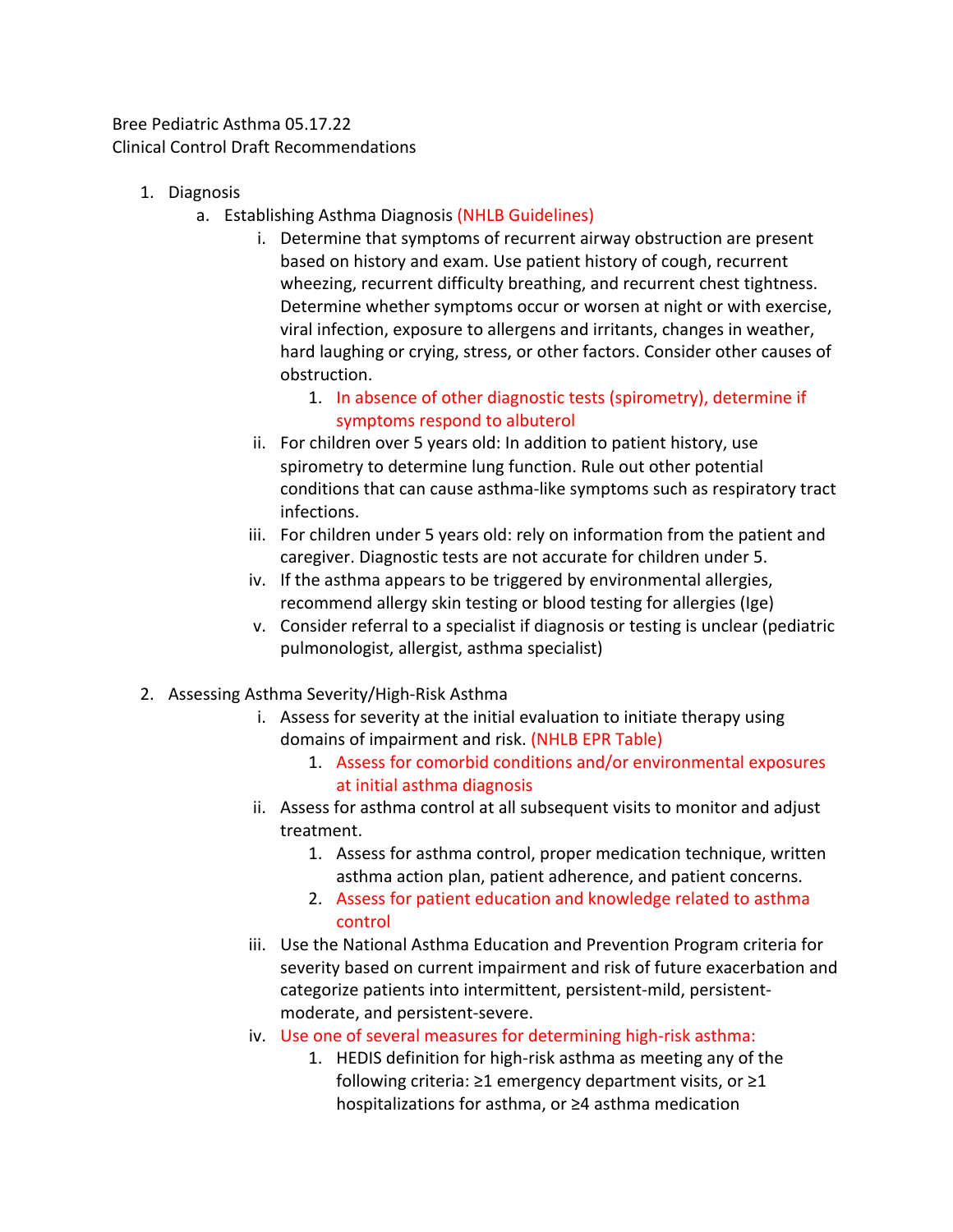prescriptions, or ≥4 ambulatory visits for asthma with ≥2 prescriptions for asthma medication in one year.

- 2. Consider additional data sources when characterizing high-risk asthma including symptom frequency, frequency of albuterol use, asthma quality of life (Juniper scale), and/or the NHLB Scale (tables for severity and control)
- 3. HEDIS Measure for Asthma Medication Ratio (for population health)
- 3. Asthma Management Plan:
	- a. Environmental Exposure Mitigation
		- i. Determine if asthma symptoms are related to indoor allergens (such as pets or dust mites), outdoor allergens, or irritants (such as smoke, chemicals, or fragrances).
		- ii. For individuals with symptoms related to indoor allergens, pets, or dust mites, implement multicomponent allergen-specific mitigation interventions.
		- iii. For individuals with symptoms related to outdoor allergens (such as pollen)
		- iv. For individuals with symptoms related to irritants, implement mitigation interventions
		- v. Implement smoking cessation interventions and reduce exposure to second-hand smoke.
	- b. Medication Therapy
		- i. Provide an asthma management action plan
		- ii. Initiate corticosteroid and rescue treatment as appropriate
		- iii. When medication is prescribed educate patients on proper use including inhaler training
		- iv. Implement medication plan for exercise-induced asthma
		- v. Follow NIH Asthma Guideline Updates treatment from 2020 for ICS and SABA treatment of asthma symptoms (see NIH Guidelines page  $19 - 20$ )
		- vi. Follow the 2020 Updates to the NIH Asthma Guidelines for stepwise approaches to the management of asthma in individuals Ages  $0 - 4$  years, Ages 5 – 11, and Ages 12 Years and Older
	- c. Immunotherapy (requires referral to specialist)
		- i. In individuals ages 5 years and older with mild to moderate allergic asthma, recommend the use of subcutaneous immunotherapy as an adjunct treatment to standard pharmacotherapy
		- ii. In individuals with persistent allergic asthma, recommend against the use of sublingual immunotherapy
	- d. When choosing treatment, consider domain of relevance to the patient (risk, impairment, or both), patient's history of response to the medication, and willingness and ability to use the medication.